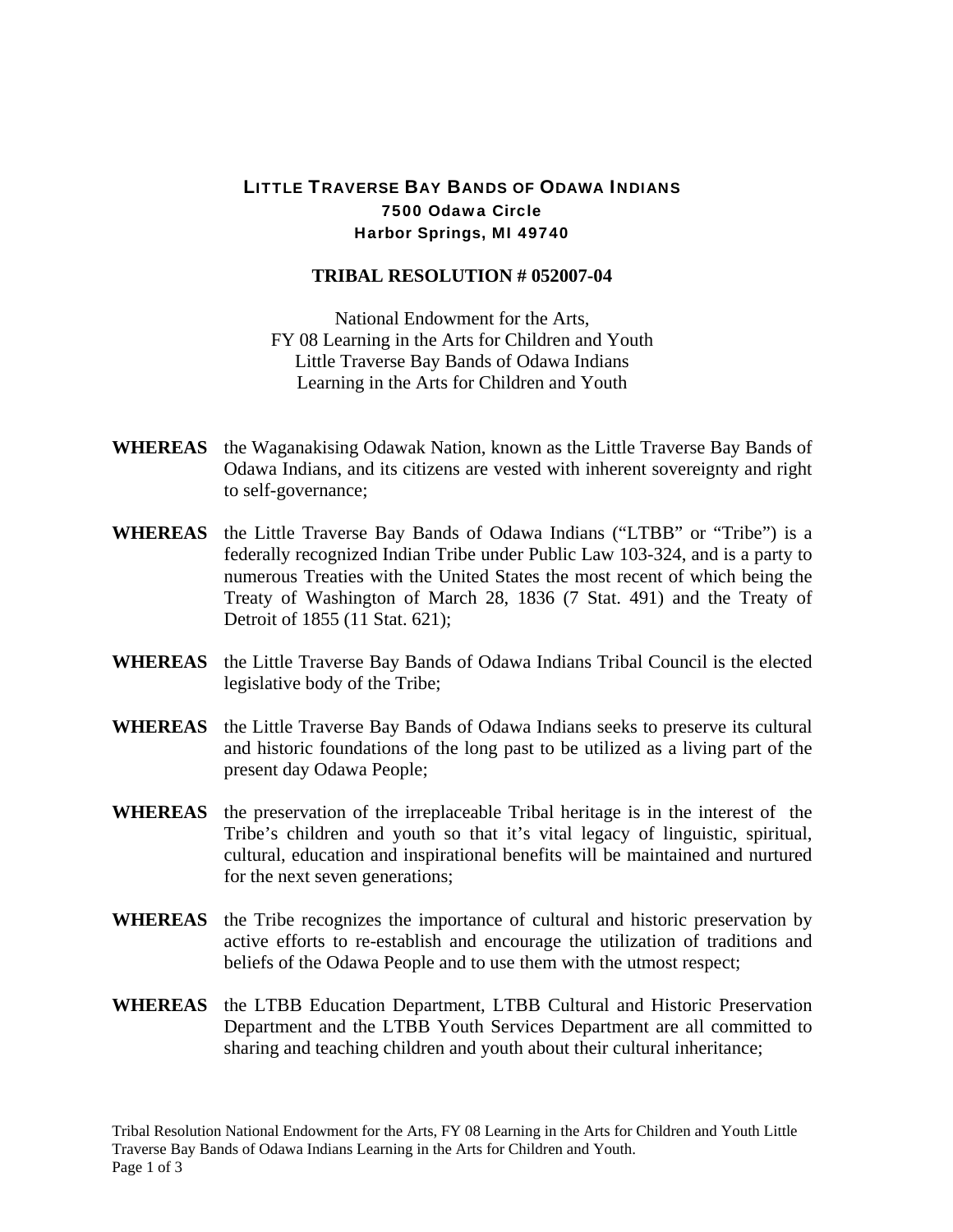- **WHEREAS** the National Endowment for the Arts is committed to providing leadership in arts education, including dance, by inspiring all young Americans through rich arts experiences;
- **WHEREAS** a significant part of the LTBB culture is seen through dance and the importance of dance throughout the generations;
- **WHEREAS** the National Endowment for the Arts has announced funding availability for learning in the arts programs so children can celebrate and participate in their cultural heritage and that through education in the arts academic and social maturity follow directly from arts education experiences.

**THEREFORE BE IT RESOLVED** that the Tribal Council of the Little Traverse Bay Bands of Odawa Indians authorizes and supports this request for funding from the National Endowment for the Arts for a Little Traverse Bay Bands of Odawa Indians Learning in the Arts for Children and Youth grant project.

**BE IT FURTHER RESOLVED** that the Tribe will provide a nonfederal match of at least 1:1 to carry out the proposed Project.

**FINALLY BE IT RESOLVED** that Tribal Chairman Frank Ettawageshik, Vice Chairman William I. Denemy, Tribal Administrator Albert Colby Jr., or another designee from the Tribal Chairman is authorized to execute any documents necessary to apply for, receive, and administer funds under the grant.